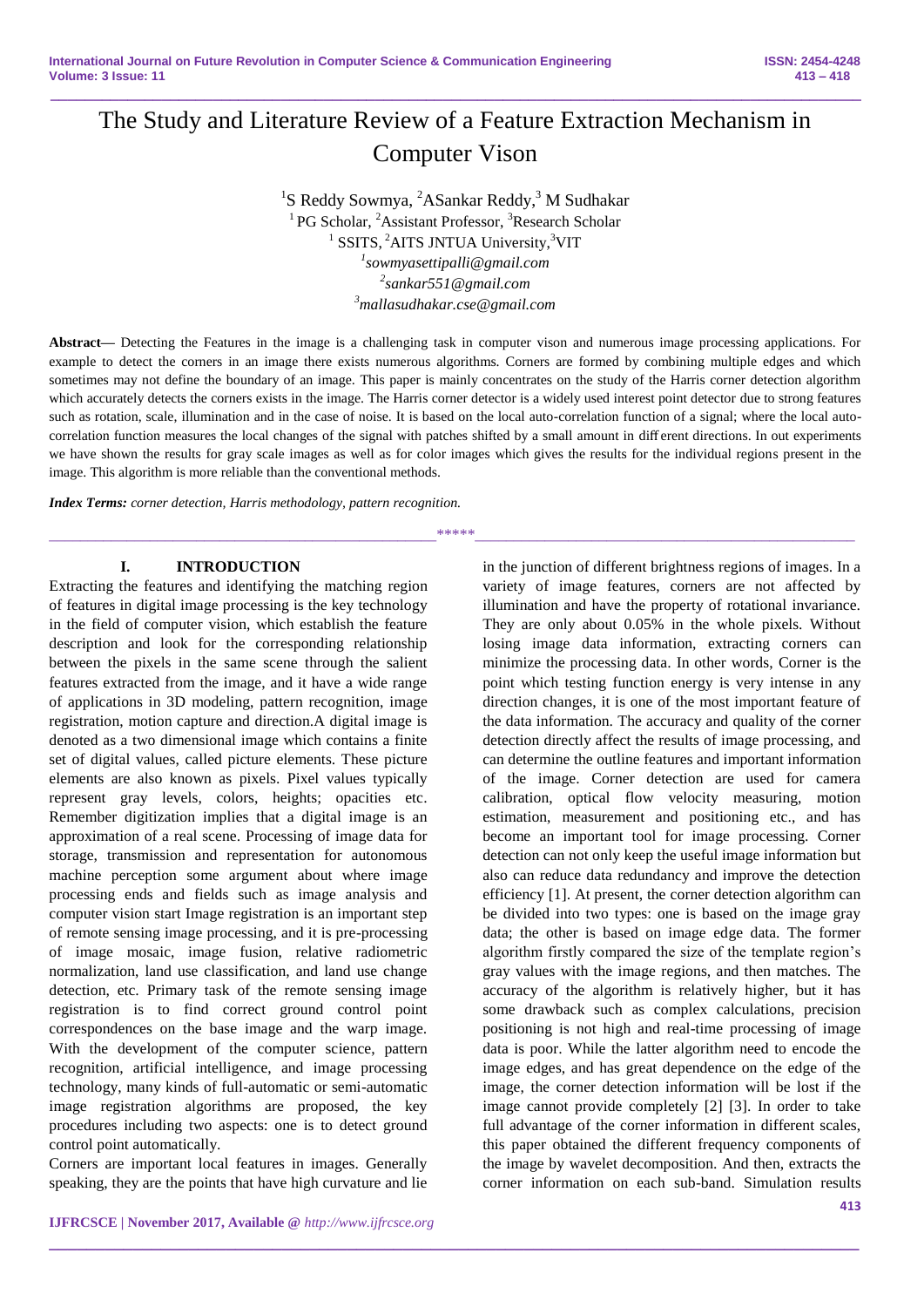show that the algorithm can improve the corner accuracy and the extraction efficiency effectively, and has strong antinoise ability [4].

Therefore, corner detection has practical value and it plays an important role in scale space theory [6], motion tracking [7], image matching [8], building 2D mosaics, stereo vision [9], and preprocessing phase of outline capturing systems [10], image representation and other fields. A substantial number of corner detectors have been proposed by researchers. These methods can be divided into two main classes: contour based and intensity based. Contour based methods first recover image contours and then search for curvature maxima or inflection points along those contours. For example, Masood et al. detected corners for planar curves by sliding set of three rectangles along the curve and counting number of contour points lying in each rectangle [11]. Peng et al. introduced a boundary-based corner detection method using wavelet transform for its ability for detecting sharp variations [12]. The extended curvature scale space corner detectors also belong to the category of contour based methods. Intensity based methods estimate a measure which is intended to indicate the presence of a corner directly from the image gray values [13].

## **a. RGB Color Model**

To get the features from color images, first we need to know about the color models for example RGB, CMYK. The RGB color model is an additive color model in which red, green, and blue light are added together in various ways to reproduce a broad array of colors. The name of the model comes from the initials of the three additive primary colors, red, green, and blue. The main purpose of the RGB color model is for the sensing, representation, and display of images in electronic systems, such as televisions and computers, though it has also been used in conventional photography. Before the electronic age, the RGB color model already had a solid theory behind it, based in human perception of colors. RGB is a device-dependent color model: different devices detect or reproduce a given RGB value differently, since the color elements and their response to the individual R, G, and B levels vary from manufacturer to manufacturer, or even in the same device over time. Thus an RGB value does not define the same color across devices without some kind of color management. Typical RGB input devices are color TV and video cameras, image scanners, video games, and digital cameras. Typical RGB output devices are TV sets of various technologies (CRT), computer and mobile phone displays, video projectors, multicolor LED displays, and large screens such as Jumbo Tron. Color printers, on the other hand, are not RGB devices, but subtractive color devices (typically CMYK color model).

## **b. Feature Point Detection**

Corner information used as a feature point for a variety of image processing frequently, contains a large number of rich

content of the local characteristics and shape feature information. Harris corner detection operator is one of the earlier development of the more mature point feature extraction algorithm. The algorithm only involves the firstorder difference calculation of the image gray value. Though the extracted feature points are reasonable and evenly distributed, they are sensitive to noise and have poor positioning accuracy and have poor stability when the image has large scale transformation. In order to extract the feature points with comprehensive information and relatively stable position, this paper improved Harris detection based on the Harris detection operator, and used the modified Harris correlation detection operator to determine the feature points. The mean gradient value of image was reduced when constructed the Harris correlation matrix. The improved Harris correlation detection operator was used to detect the feature points and the obtained feature points are relatively stable and comprehensive

# **II. LITERATURE WORK**

Extracting features are important direction in computer vision, image processing and machine vision, whiles the corner as an important feature of the image has long been a concern, and it also made a lot of research results. Corner is the twodimensional point of rapid change image brightness, or curve maximum curvature point in image edge. Corner is an important local feature of the image, it focused on a number of important information of the shape of the image to reflect the image of the local features, it can match images more reliable. Corner has such rich feature information, so that it hold important features of graphic images and effectively reduced the amount of data information, it improves the speed of operation, it makes easy to a image reliable matching, makes real-time processing possible. It has the rotational invariance and does not change with the light conditions change, so it has important applications in many fields such as matching the images, camera calibration, 3D reconstruction, moving object tracking and pattern recognition.

**XintingGao et.al** proposed a method called "A novel corner detection method for gray level images based on log-Gabor wavelet transform (WT)". Has proposed that the input image is decomposed at multi scales and along multiple orientations. The magnitudes of the decomposition are formulated into the second moment matrix. **Yixin Chen et.al.** Proposed "Robust Edge and Corner Detection Using Noise Identification and Adaptive Thresholding Techniques" proposed that a robust, two step method for edge and corner detection in noisy images. First it identifies the type of noise using a new pattern classification approach and then restores the image using a good restoration technique suitable for the type of noise identified. The types of noise considered here include uniform white, Gaussian white, speckle, and salt-and-pepper noise. From the restored image, edge and corner strengths are determined using gradient based techniques, and finally, a fuzzy k-means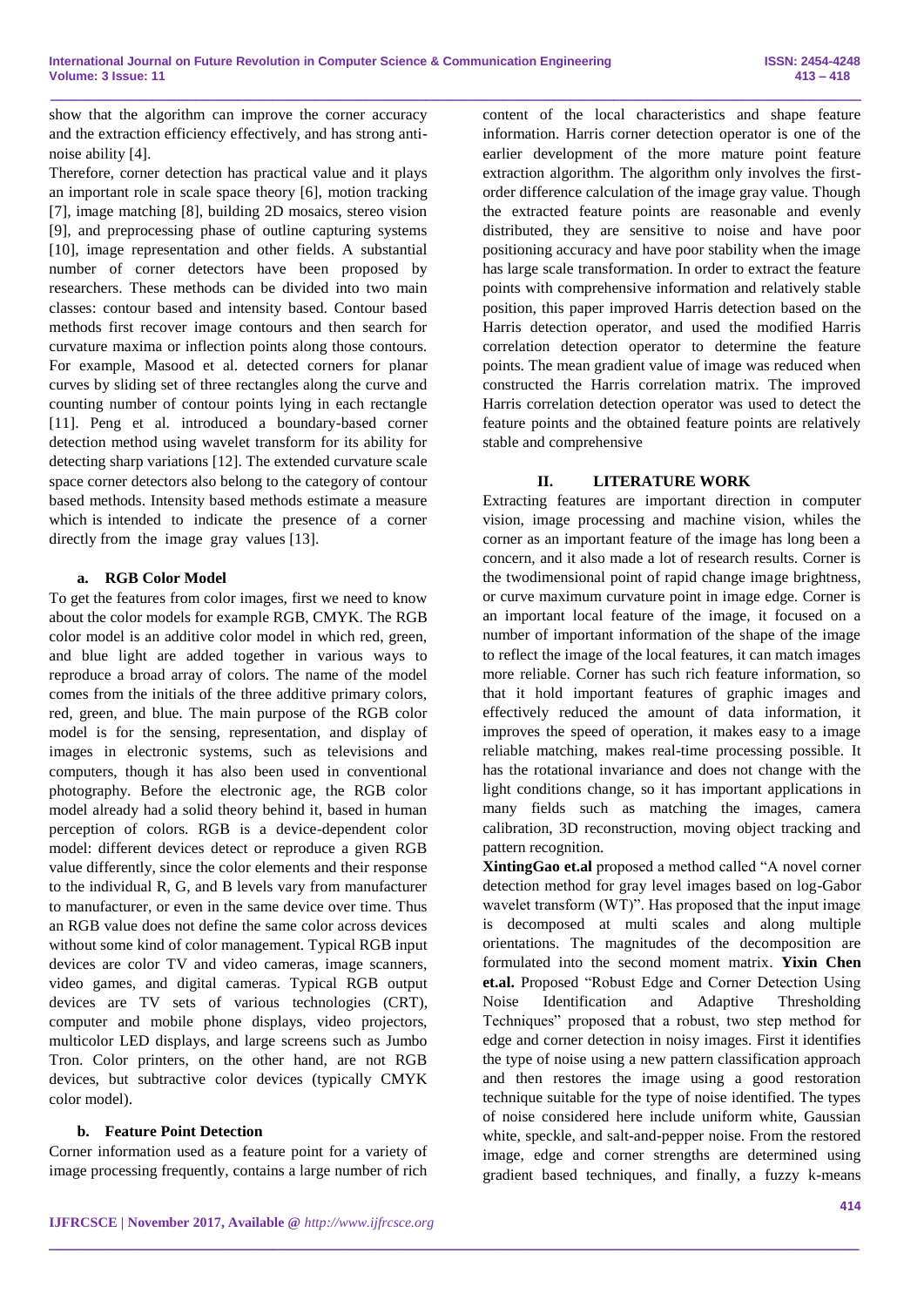clustering algorithm is used to find adaptive thresholds for detecting the edge and corner points. Yang Bai, Hairong Qi "A corner detection from dual-tree complex wavelet transform (DTCWT)" proposed that in this design author use 2DDWT technique. 2-D DWT decomposes an image into multiple scales. The orthogonal wavelet based decomposition is non-redundant, thus incurring no additional storage overhead. By using the 2-D DWT decomposition, we can find the edges by examining the local extremes of wavelet coefficients along the horizontal, vertical or diagonal directions. Yang Qiao,Yanchao Tang, and Junshi Li "a sub-pixel corner detection based on improved Harris algorithm" proposed that is improved version of Harris algorithm. According to the two basic conditions of demand of sub pixel positioning technology, first, target is not an isolated single point that has some geometric characteristics of the gray; secondly, we should know the specific location of target positioning datum point. Determine the calibration image to meet above two fundamental conditions, and we will have a fair chance of obtaining sub-pixel positioning. Wei-Chuan Zhang1, Fu-Ping Wang2, Lei Zhu1, Zuo-Feng Zhou3 "a contour-based corner detector using the magnitude responses of the imaginary part of the Gabor filters on contours". Proposed that unlike the traditional contour-based methods that detect corners by analyzing the shape of the edge contours and searching for local curvature maxima points on planar curves, the proposed corner detector combines the pixels of the edge contours and their corresponding grey-variation information

This paper [14] uses the concept of excluding the neighboring points by introducing the concept of image subblocking where a filter using B-spline is constructed. By comparing it with the Harris method, this improved algorithm can effectively detect the corner of the image and helps in getting a more accurate corner location. [14].A new concept of corner detection has been introduced in this paper. In more general Harris corner detection is used for gray or color images which contain two dimensions. Here, detection has been extended to multispectral images. The experimental results show that the proposed detection algorithm can detect corners of multispectral images moreefficiently. These corners are having significant variations both in spatial domain and spectral domain [15]. In this paper [16], corner detection is used for classifying breast mammograms as normal or abnormal. It is done with the help of the training data set used for Support Vector Machine (SVM). Here, improved Harris Corner Detection produces the output as corner pixels which are the taken as the input for the training set. The result shows that the proposed approach can improve both the accuracy and the performance of computational speed to classify the breast mammogram image as normal or abnormal. [16] Harris corner detection for wavelets has been proposed in this paper [17]. In traditional methods some corner points are omitted based of certain criterion, but this problem is solved

here. The motion of the vehicle is estimated based on the algorithm optical flow and multi-scale corner detection. Result shows that even though the camera and vehicle is moving the corner points will remain the same. The tracking algorithm helps in accurately match the feature points with the high real-time performance.[17] Harris corner algorithm is proposed in this paper [18] which end up being robust in changing motion and illuminated lightning conditions.

## **Applications of Corner Detection**

There are many applications where we have to use corner detection processor and those applications are Image matching and mosaic application, face recognition and object navigation leaf recognition etc. We discussed two of these application in this section. To evaluate corner detection algorithm is ultimately to guide utilizations. Image matching, recognizing the homologous pixels between two images or among multiple images by certain matching algorithm, is an important application field of corner detection through which can greatly reduce the matching data. Image matching experiment firstly used SUSAN and Harris corner detector is better than SUSAN, so we use Harris corner detector to complete a future application, image mosaic which is to stitch two or more small images that have overlapping areas with their neighbors into a large, high-resolution synthesis image. The automatic construction of image mosaics is an active area of research in the fields of photogrammetry, computer vision, image processing, and computer graphics. It usually has two basic steps, image matching and image fusion.

# **III. METHODOLOGY**

Harris corner detector is a mathematical operator which can be used to find the features present in the image. Consider the image shown in Figure 1, there are some horizontal and vertical lines in between them. How one can identify the features exist in the image. Let us first define what is the feature detection?It is easy for the human beings to recognize the features present in the image, but for the computer we need to write the program to find the interesting features or patterns present in the image.Well, it is difficult to say how humans find these features. It is already programmed in our brain. But if we look deep into some pictures and search for different patterns, we will find something interesting. For example, consider Figure 2.



**Figure 1: Sample features present in the image.**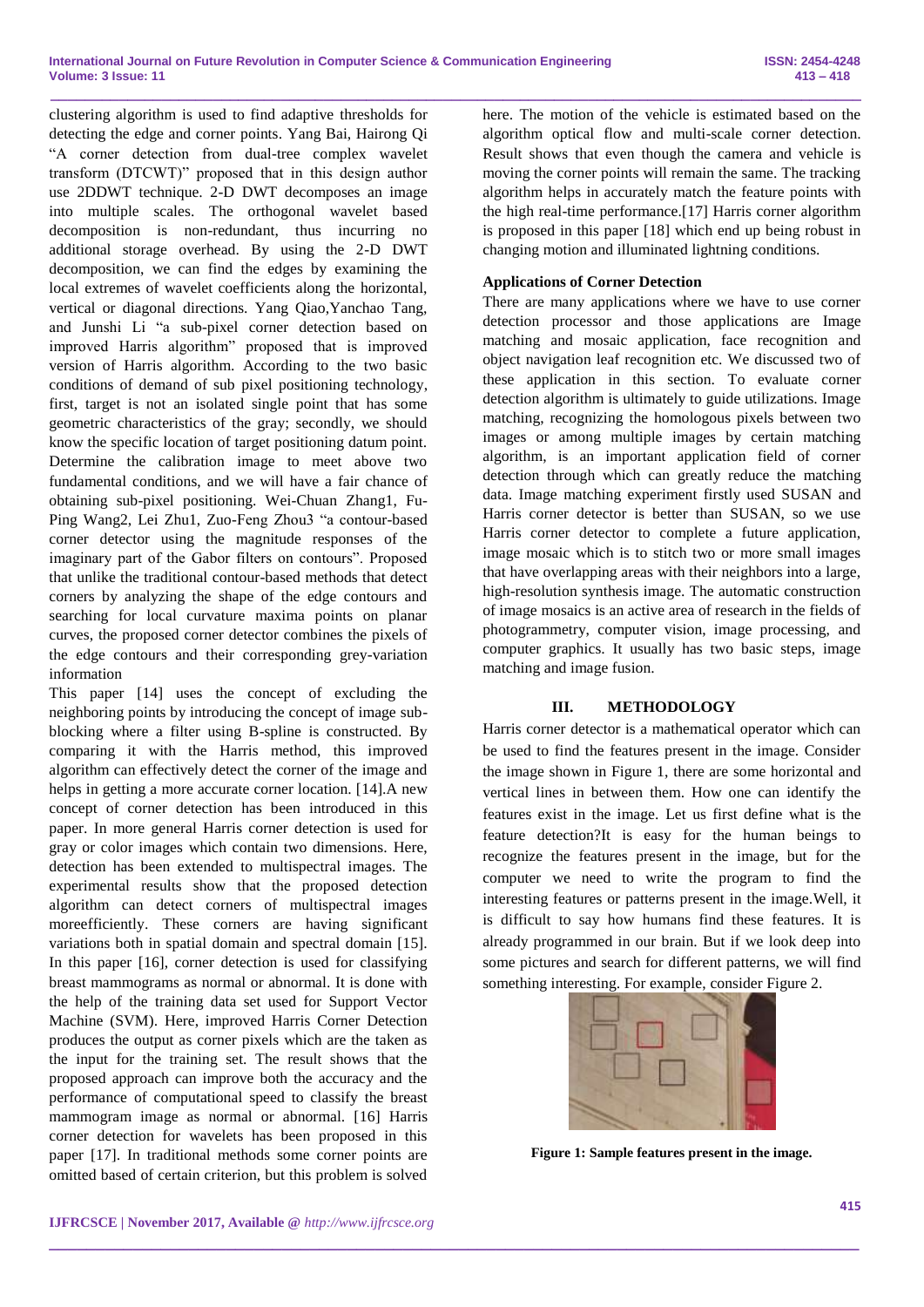Here the blue patch is flat area and difficult to find and track. Wherever you move the blue patch, it looks the same. For black patch, it is an edge. If you move it in vertical direction (i.e. along the gradient) it changes. Put along the edge (parallel to edge), it looks the same. And for red patch, it is a corner.



**Figure 2: Features- Edges, Corners, Flat regions**

Wherever you move the patch, it looks different, means it is unique. So basically, corners are considered to be good features in an image. Such kind of detecting pixels are called. Let us understand the principle of corner detection. Corner detection works on the principle that if you place a small window over an image, if that window is placed on a corner then if it is moved in any direction there will be a large change in intensity. This is illustrated below with some diagrams.If the window is over a flat area of the image then there will be obviously be no intensity change when the window moves. If the window is over an edge there will only be an intensity change if the window moves in one direction.

If the window is over a corner then there will be a change in all directions, and therefore we know there must be a corner.The Harris corner detector, demonstrated above, measures the strength of detected corners, and only marks those above a given strength as actual corners. In Figure 3, we have shown the direction of masks to get the features present in the image



**Figure 3: Directions for feature extraction**

The number detected can be altered by varying the value of k. Chris Harris basically finds the difference in intensity for a displacement of 'u' and 'v' i.e.  $(\mathbf{u}, \mathbf{v})$  in all the directions in his paper entitled "A combined corner and edge detector". We can express this as shown in the following equation.

$$
E(u,v)=\sum_{x,y}\underbrace{w(x,y)}_{window\ function}\underbrace{[I(x+u,y+v)}_{shifted\ intensity}-\underbrace{I(x,y)}_{intensity}]^2\qquad \qquad (1)
$$

Here the window considered either rectangular or Gaussian and it gives the weights to the pixel values underneath. The task is to maximize the function  $\mathbf{E}$  ( $\mathbf{u}$ ,  $\mathbf{v}$ ) to detect the corners exist in the image. Intuitively we have to maximize the second term given in the equation. After applying the Taylor series and some other mathematical steps to the above equation we will get the following resultant equation. Here the other mathematical steps or full derivations indicates that the step by step operations that are applied to the equation can be found in any standard textbooks.

$$
E(u, v) \approx [u \quad v] \quad M\begin{bmatrix} u \\ v \end{bmatrix} \tag{2}
$$

We can compute 'M'

$$
M = \sum_{x,y} w(x,y) \begin{bmatrix} I_x I_x & I_x I_y \\ I_x I_y & I_y I_y \end{bmatrix}
$$
 (3)

Where,  $I_x$  and  $I_y$  are image derivatives in x and y directions respectively. Later the value of 'R' is computed as:

$$
R = det(M) - k(\text{trace}(M))^2 \tag{4}
$$

The 'R' value decides that the region is a corner or edge or flat region based on the following condition and these rules are specified in Figure 4. This method can be described in step by step for getting a clear idea on how the actual features or extracted from the image.



**Figure 4: Feature detection using "R" value.**

Step 1: The derivatives of the image are computed.

$$
I_x \!\!\leftrightarrow\! \tfrac{\partial I}{\partial x} I_y \!\!\leftrightarrow\! \tfrac{\partial I}{\partial y} I_x I_y \!\!\leftrightarrow\! \tfrac{\partial I}{\partial x} \tfrac{\partial I}{\partial y}
$$

Step 2: compute the multiplication of the derivatives.

$$
{I_x}^2 = {I_x}^*\ I_x\ {I_y}^2 = {I_y}^*\ I_y {I_{xy}} = {I_x}^*\ I_y
$$

Step 3: compute the covariance matrix 'M' using equation (3) and  $E(u, v)$  using equation (1)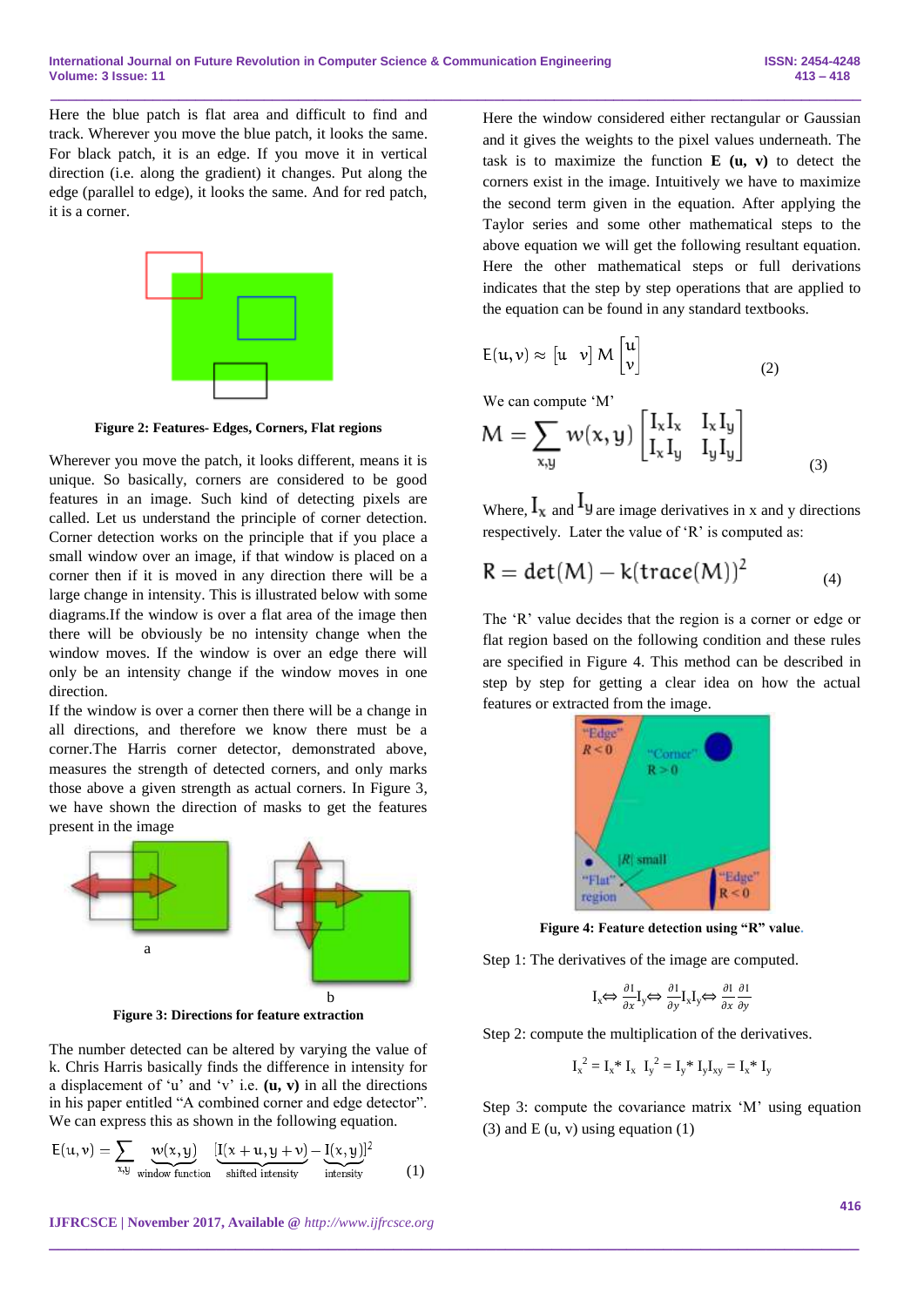Here  $I(x+u, y+v) - I(x, y)$  is known as the shifted intensity and  $I(x, y)$  is known as the intensity. After simplifying the above equation we will get

$$
E(u,v) \approx \begin{bmatrix} u & v \end{bmatrix} M \begin{bmatrix} u \\ v \end{bmatrix}
$$

From this compute the 'M' value.

Step 4: Calculate the Eigen values $\lambda$ :

If  $\lambda$  is close to 0, then it is not a corner. So look for conditions where it is large.

Step 5: Calculate the corner response function R:

R=Det (M)  $-\alpha^*$ Trace (M)  $^2 = \lambda_1 \lambda_2 - \alpha (\lambda_1 + \lambda_2)^2$ 

WhereDet (M) =  $\lambda_1 \lambda_2$  and Trace (M) =  $(\lambda_1 + \lambda_2)$  and  $\alpha$  value is between 0.04-0.06. If ' $R$ ' < 0 it is considered as an edge and if  $'R' > 0$  then it is a corner.

# **IV. RESULTS & DISCUSSION**

This section describes about the results of Harris Corner detection algorithm. We have taken two sample images and applied the above algorithm. In Figure 5.a, we have taken an image containing various corners. The algorithm effectively detecting the corners in the image, the result of this shown in Figure 5.c. The dilated gradient of the image is shown in Figure 5.b. Similarly we have taken another example image chess board and applied the same algorithm and the results of this are shown in Figure 5.d to Figure 5.f.



**Figure 5. a. Input Image b. Dilated gradients of a. c. output of Harris algorithm**.

## **V. CONCLUSION**

This paper gives a clear idea about detecting the corner points in a given image. It explains how Harris Corner detection algorithm will detect for the color images. It also explains how the operations such as AND, OR will work effectively for different kind of images. The traditional methods basically used to convert the color image to the gray scale image, but this algorithm can directly detects the corners in the image and gives the accurate results in less time. In some cases some unwanted corners may be detected where the image contains noise and other related noisy effects. It has wide range of applications such as 3D modeling and video tracking but in case of multimedia and graphics related applications corner detection faces several issues and does not fulfilling the requirements. Detecting corners in the case of noise and with the help of preprocessing techniques such as dual-tree complex wavelet transform and log-Gabor wavelet transform we can further increase the efficiency to wide range of applications and will be consider as the future work.

#### **REFERENCES**

- [1] Cai LH, Liao YH, Guo DH. Study on Image Stitching Methods and Its Key Technologies [J], computer technology and development; 2008, p.1-4, 20
- [2] Xiao Q, Lu HW. Adaptive Corner Detection Based on Gaussian Smoothing [J], Journal of computer-aided design & computer graphics; 2003, p.1358-1361
- [3] Ezzeddine Zagrouba.3-D Facets construction for stereovision [J], Faculty of Sciences of Monastir-Department of Computer Science. 2000, p.332-344.
- [4] Grimson W.E.L. Computational Experiments with a Feature Based Stereo Algorithm, 1984
- [5] Mokhtarian F, Mackworth AK, "A theory of multiscale, curvature based shape representation for planar curves," IEEE Transactions on Pattern Analysis and Machine Intelligence, Vol. 14, pp.789-805, 1992.
- [6] Wang H, Brady M, "Real-time corner detection algorithm for motion estimation," Image and Vision Computing, Vol. 13, No. 9, pp. 695-703, 1995.
- [7] Vincent E, Laganiere R, "Detecting and matching feature points," Journal of Visual Communication and Image Representation, Vol. 16, No. 1, pp.38-54, 2005.
- [8] Zoghlami I, Faugeras O, Deriche R, "Using geometric corners to build a 2D mosaic from a set of images," Proceedings of IEEE Computer Society Conference on Computer Vision and Pattern Recognition, pp.420-425, 1997.
- [9] R. Hartley, A. Zisserman, Multiple view geometry in computer vision. Cambridge University Press, Cambridge, 2000.
- [10] Asif Masood, M. Sarfraz. "Corner detection by sliding rectangles along planar curves," Computers & Graphics, Vol. 31, pp.440-448, 2007.
- [11] X. Peng, C. Zhou, M. Ding, "Corner detection method based on wavelet transform," In: Proc. SPIE, Vol. 4550, pp.319-323, 2001.